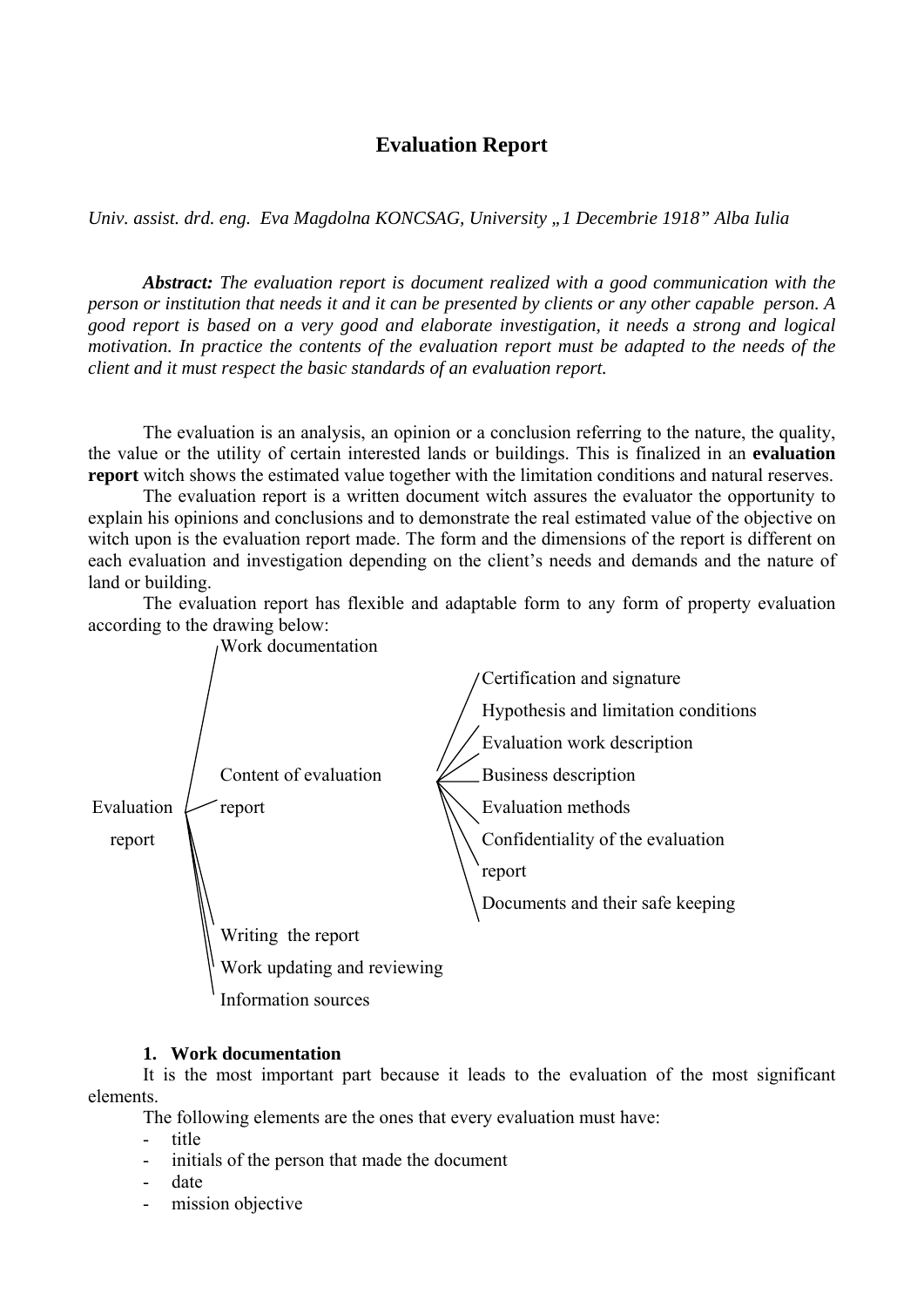- document objective
- proof of evaluation activity
- conclusion
- references

## **2. Evaluation report content**

According to the international evaluation standards the report must contain the evaluators conclusion:

- 1. Evaluators signature on the evaluation report;
- 2. Written document that proves that the value of the land or the building does not affect the evaluation price;
- 3. Hypothesis and limitation conditions:
- the elements in the report must be correct and worthy;
- original reference sources must be identified and checked to prove their eligibility;
- the evaluator must declare that he has no interests in the property that must be evaluated;
- the warranty evaluation expires after date that was made and the purpose that was made for.
- 4. Evaluation work description in witch must be specified with clarity the form of property that is subject to evaluation with the following elements:
- date of the evaluation( period of time when the evaluation was made)- it is the date on witch the last financial report was made and the updating coefficient was taken into calculation;

type of estimated evaluation according to National Agency of Romanian Evaluators (A.N.E.V.A.R.) standards;

- hypotheses put in order to establish the values of objective;
- purpose and work utility (purpose of company sale, destination, client name);
- enumeration of buildings evaluated;
- date of report.
- 5. Business description will hold elements from the Diagnosis Analysis witch must be found in the following aspects:
- collected informational sources;
- topographic documents, topographic planes and maps, statistics;
- type of organisation (partnership, corporation);
- history;
- products, services, markets, clients;
- competition;
- activities:
- distributors;
- facilities;
- employees;
- management;
- property rights;
- business description;
- past businesses and transactions;
- financial analysis.
- 6. The evaluation methods contain:
- method of evaluation (proof of why was that method used);
- calculations used and their logic;
- in witch way were the variables determined (updating and coefficients);
- the logic of the data that justices the use of financial discounts;